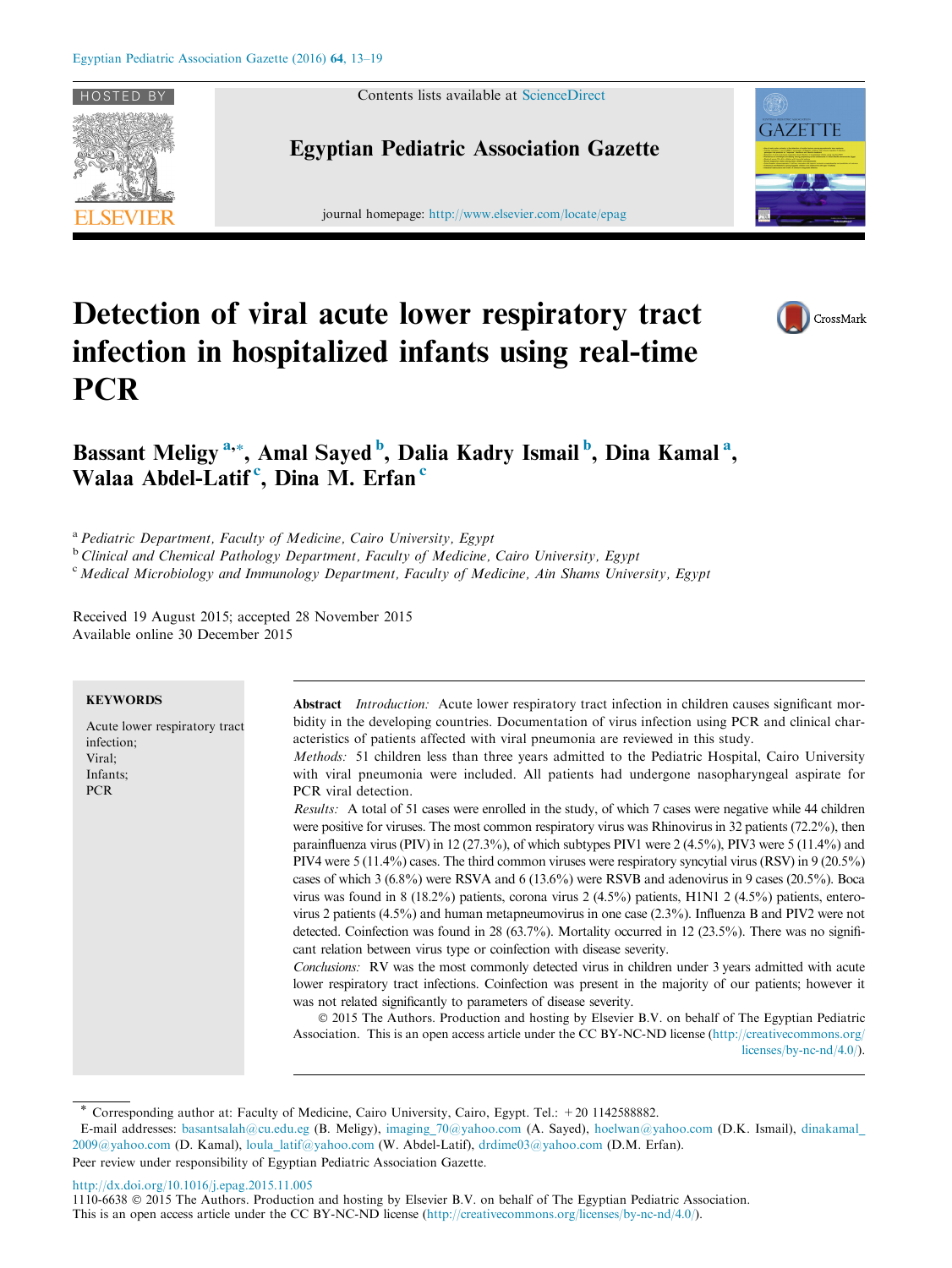# Introduction

Viral pathogens account for a large proportion of community acquired pneumonia cases.<sup>[1](#page-5-0)</sup> It is estimated to cause  $30-70\%$  of the cases of pneumonia. $^{2}$ ,

For children with acute lower respiratory tract infection (ALRTI) treated as outpatients, a virological diagnosis is often not sought, since the diagnosis does not lead to specific therapy. Most respiratory viruses can cause ALRTI of variable severities.<sup>[4](#page-5-0)</sup>

The conundrum of diagnosing viral pneumonia arises from the lack of understanding of the viral etiology in clinical setting. In addition, collecting the appropriate sample from infants and young children is challenging owing to the difficulty in collecting these samples in this age group. It is still difficult to differentiate between viral and bacterial pneumonia using non-specific indirect methods such as blood culture or diagnostic serology.<sup>5</sup> Moreover the use of conventional methods of viral detection as serology and viral culture has lead to underestimation of the role of viruses as a cause of ALRTI.<sup>[6](#page-5-0)</sup>

The use of PCR has gained a lot of attention recently as it permits identification of more than one virus in the same respiratory specimen that has previously been difficult to culture. In the past decade, new respiratory viruses causing ALRTI had been discovered, the emergence of the severe acute respiratory syndrome (SARS) by coronavirus, and the avian influenza type A (H5N1) pandemics are recent examples.<sup>[6,7](#page-5-0)</sup> The present study aims at investigating the epidemiology of viral infection using multiplex real time PCR, and exploring the clinical spectrum of the affected children in relation to viral type, during the winter season in hospitalized children with viral pneumonia.

# Material and methods

This prospective and descriptive study was conducted at Cairo University Pediatric Hospital. 51 Children under 3 years of age from October 2013 to March 2014 were included in the study.

Children enrolled had clinical picture of viral ALRTI diagnosed as bronchiolitis or pneumonia that developed few days before the admission to the hospital. Nasopharyngeal aspirates were sent to Cairo University molecular laboratory.

# Definitions

Bronchiolitis was characterized by low-grade/absent fever, runny nose, progressing to cough, tachypnea, hyperinflation, and chest indrawing, though wheezes are the hallmark of the disease.<sup>[8](#page-5-0)</sup>

Pneumonia diagnosis was based on clinical and radiological criteria. Children with moderate to high fever, breathing difficulty, crackles, and infiltrates on lung fields on chest X-ray were diagnosed as pneumonia.<sup>[9](#page-5-0)</sup>

Severe pneumonia according to the WHO relied on the presence of any of the following signs: working, nasal flaring, intercostal recession, grunting, difficulty during breast feeding or drinking, persistent vomiting, altered sensorium or convulsions.<sup>10</sup>

#### Subjects

All children enrolled in the study were subjected to full history taking and clinical examination regarding age, sex, residence, history of cough, sputum production, fever, wheezing, chronic disease, and history of repeated admission to hospital.

Chest X ray (CXR) was done to all cases revealing either hyperinflation in bronchiolitis or pneumonic patches in pneumonia. CRP, total leucocytic count (TLC) and nasopharyngeal aspirate were done to all patients with ALRTI. Appropriate management strategies were applied as required. All patients were followed regarding the need for intensive care admission and mechanical ventilation was used to assess the severity, while improvement or death was used to evaluate the outcome.

Exclusion criteria were patients who developed hospital associated pneumonia after 48 h of hospital admission, children with empyema or lung abscess, and children with history of previous hospital admission with pneumonia within the last 30 days.

#### Specimen collection for viral analysis

Nasopharyngeal swabs were simply and efficiently collected using flocked swabs (Copan Diagnostics, Italy). Samples were transported in 3 ml of viral transport media (VTM), and were stored at  $-80$  c before testing.

# Nucleic acid extraction and internal control (IC)

Nucleic acids were extracted from  $500 \mu l$  of specimens using SEEPREP 12TM Viral NA Kit (Nordiag, Norway) for automated purification system, according to manufacturer's instructions. Ten microliter of the IC was added to each specimen before the nucleic acid extraction.  $10 \mu l$  of proteinase K (20 mg/ml) was added to each sample tube. The final elution volume of each sample was 60 µl.

#### Reverse transcription

The cDNAs were synthesized from extracted RNAs using the cDNA Synthesis Premix (Seegene, Seoul, Korea) for manual set up user, according to manufacturer's instructions. Respiratory virus detection kit A and B (Anyplex TM II RV 16 Seegene, Korea) were used according to the manufacturers' instructions.

Briefly, the assay was conducted in a final volume of  $20 \mu$ containing  $12 \mu l$  of PCR Mastermix and  $8 \mu l$  of cDNA. PCR Mastermix consists of  $5 \mu l$  of  $4xRV16$  A TOM or B TOM, 5 µl of  $4 \times$  Anyplex PCR Mastermix (with UDG), and 2 µl of RNase free water. For negative control, use 8 µl of RNase-free water instead of sample nucleic acid. There were 2 positive control tubes: RV16 PC 1 and RV16 PC 2. For set A, one tube with RV16 PC 1 and the other with RV16 PC 2 were used. For B set, one tube with RV16 PC 1 and the other with RV16 PC 2 were used. TOCE assay was conducted using the CFX96 real-time PCR detection system (Bio-Rad, CA) under the following conditions: denaturation at 95 °C for 15 min and 50 cycles at 94 °C for 30 s, 60 °C for 1 min, and 72 °C for 30 s. The fluorophores used were FAM, HEX, Cal Red 610 and Quasar 670. After reaction, Catcher Melting Temperature Analysis (CMTA) was performed by cooling the reaction mixture to 55 °C, holding at 55 °C for 30 s, and heating from 55 °C to 85 °C. The fluorescence was measured continuously during the temperature rise, while the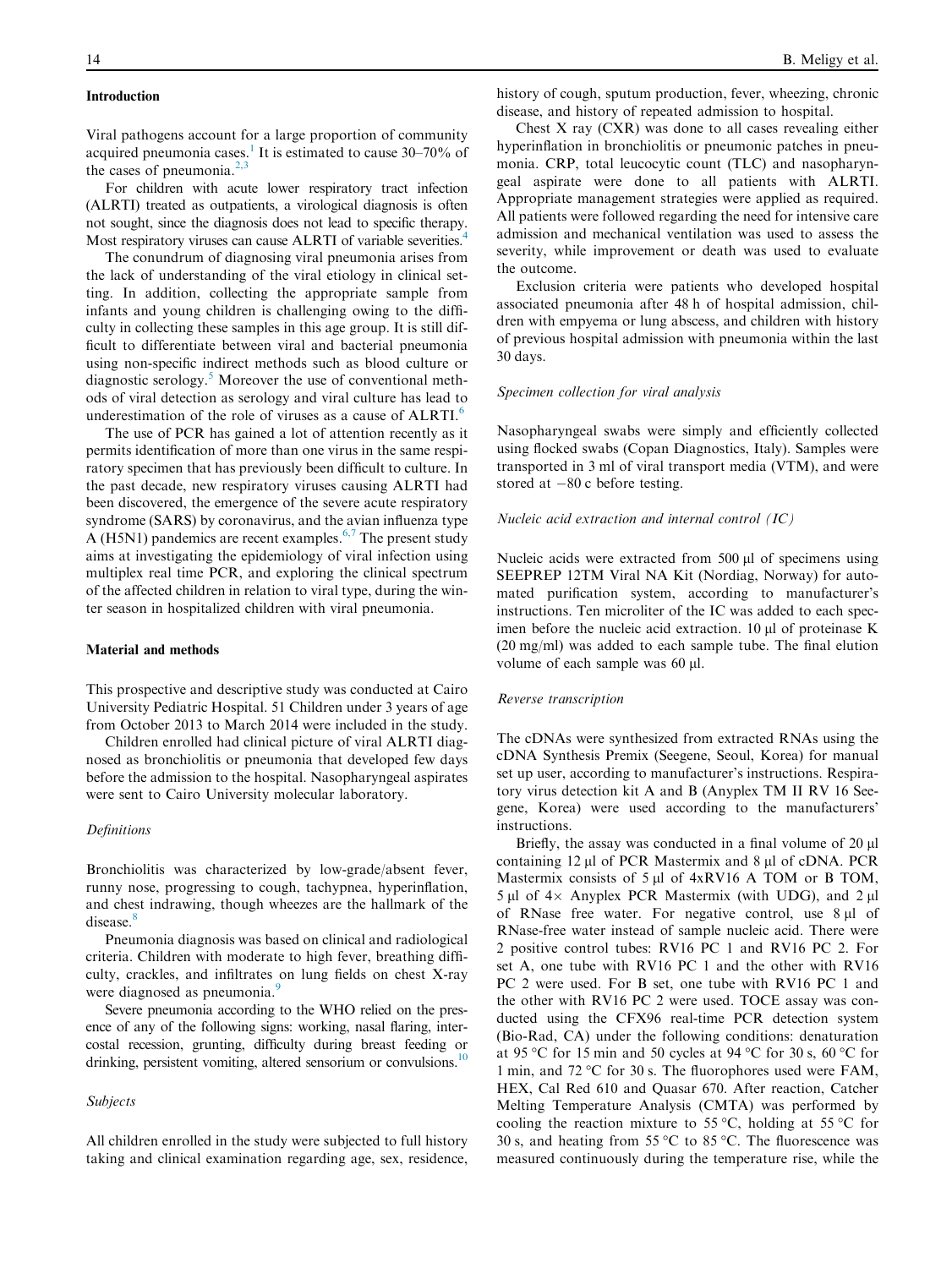| Table I    | Melting temperature ranges of targets.                   |                                             |                                      |                                             |  |  |  |
|------------|----------------------------------------------------------|---------------------------------------------|--------------------------------------|---------------------------------------------|--|--|--|
| A set      |                                                          |                                             | <b>B</b> set                         |                                             |  |  |  |
| Channel    | Target                                                   | $T_m$ (°C) <sup>a</sup>                     | Target                               | $T_m$ (°C)                                  |  |  |  |
| <b>FAM</b> | PIV <sub>4</sub><br><b>ADV</b>                           | $64 - 68.5$<br>$77 - 81.5$                  | hMPV<br><b>BoV</b>                   | $64 - 68.5$<br>$77 - 81.5$                  |  |  |  |
| <b>HEX</b> | PIV <sub>1</sub><br>PIV <sub>2</sub><br>PIV <sub>3</sub> | $62.5 - 68$<br>$70 - 74$<br>$77.5 - 81.5$   | CoV229E<br>$CoV$ NL $63$<br>CoV OC43 | $62.5 - 67.5$<br>$70 - 74$<br>$77.5 - 81.5$ |  |  |  |
| R610       | <b>INF A</b><br><b>INF B</b><br>RhV                      | $61.5 - 66.5$<br>$69 - 73$<br>$75.5 - 80.5$ | <b>RSVA</b><br><b>RSV B</b><br>EV    | $62.5 - 67.5$<br>$69.5 - 73.5$<br>$77 - 81$ |  |  |  |
| O670       | IC <sup>b</sup>                                          | $63.5 - 68.5$                               | IC.                                  | $63.5 - 68.5$                               |  |  |  |

Abbreviations: RV, rhinovirus; RSV, respiratory syncytial virus; PIV, parainfluenza virus; BoV, boca virus; CV, corona virus; AdV, adenovirus; CV, coronavirus; hMPV, human metapneumovirus; EV, enterovirus.

<sup>a</sup>  $T_m$ , melting temperature.<br><sup>b</sup> IC, internal control.

melting peaks were derived from the initial fluorescence (F) versus temperature (T) curves. The melting-temperature analysis was done by Seegene viewer software.<sup>1</sup>

Interpretation of the results depended on: which tube A or B, which fluorophore (FAM, HEX, Cal Red 610 or Quasar 670), and the melting temperature. (Table I)

The 2 isolates that tested positive for influenza A were further subjected to influenza A characterization according to CDC protocol. $^{12}$  $^{12}$  $^{12}$ 

# Ethical considerations

The aim and nature of the study was explained for each parent before inclusion. An informed written consent was obtained from parents or caregivers before enrollment. The study design conformed to the requirements of latest revision of Helsinki Declaration of Bioethics (2008). The Scientific Research Committee of Pediatrics Department-Faculty of Medicine – Cairo University revised and approved the study design.

# Statistical methods

Data were coded and entered using the statistical package SPSS version 21. Data were summarized using mean, standard deviation, median, minimum and maximum for quantitative variables and frequencies (number of cases) and relative frequencies (percentages) for categorical variables. Comparisons between quantitative variables were done using the nonparametrical Mann-Whitney test. For comparing categorical data, Chi square  $(\chi^2)$  test was performed. Fishers' test was used instead when the expected frequency is less than 5. P-values less than 0.05 were considered as statistically significant.

# **Results**

A total of 51 cases were enrolled in the study meeting the inclusion criteria, of which 7 cases were negative for viruses by PCR, while 44 children were positive for virus. Epidemiological data and co-morbid diseases were recorded in Table II.

| ×                 |
|-------------------|
| ٦<br>I<br>×<br>۰. |

| Table II<br>Demographic and clinical data of the patient. |                                |
|-----------------------------------------------------------|--------------------------------|
| Age (months)                                              | Range 1.0–30                   |
| $(\text{mean} + \text{SD})$                               | $(9 + 7.29)$                   |
| Sex (Patient $n$ $(\%)$ )                                 |                                |
| (female)                                                  | $20(45.5\%)$                   |
| Male                                                      | 24 (54.5%)                     |
| Length of hospital stay                                   | Range 1-45 days                |
| $(mean + SD)$                                             | $(11.89 + 8.04)$               |
| Residence                                                 | (Patient $n$ $(\frac{9}{0})$ ) |
| Greater Cairo                                             | 34 (77.3%)                     |
| Lower Egypt                                               | $6(13.6\%)$                    |
| Upper Egypt                                               | $10(9.1\%)$                    |
| Diagnosis                                                 |                                |
| <b>Bronchiolitis</b>                                      | 11(25%)                        |
| Bronchopneumonia                                          | 33 $(75%)$                     |
| Comorbid diseases                                         |                                |
| Cardiac diseases                                          | $9(20.5\%)$                    |
| GERD <sup>a</sup>                                         | $1(2.3\%)$                     |
| Neurologic problems                                       | $1(2.3\%)$                     |
| Place of admission                                        |                                |
| $PICU^b$                                                  | $32(72.7\%)$                   |
| Ward                                                      | $12(27.3\%)$                   |
| Mechanical ventilation                                    | $22(50.0\%)$                   |
| Outcome                                                   |                                |
| Recovery                                                  | 33 $(75%)$                     |
| Death                                                     | 11(25%)                        |
| CRP <sup>c</sup>                                          |                                |
| Negative                                                  | 30 $(68.2\%)$                  |
| Positive                                                  | $14(31.8\%)$                   |
| TLC <sup>d</sup>                                          |                                |
| Normal                                                    | $23(52.3\%)$                   |
| High                                                      | $20(45.5\%)$                   |
| Low                                                       | $1(2.3\%)$                     |
| Co-infection                                              |                                |
| Single                                                    | $16(36.4\%)$                   |
| Dual                                                      | 23 (52.3%)                     |

<sup>a</sup> GERD: gastroesophageal reflux disease.<br><sup>b</sup> PICU: pediatric intensive care unit

 $b$  PICU: pediatric intensive care unit.

CRP: C reactive protein.

<sup>d</sup> TLC: total leucocytic count.

Of the 44 cases 32 (72.7%) needed PICU admission due to severe respiratory symptoms and 12 (27.3%) were admitted in hospital ward. All cases needed supplemental oxygen, while 22 (50.0%) were severe enough requiring mechanical ventilation. Of the positive cases, mortality occurred in 12 cases (23.5%). (Table II).

Triple  $5(11.4\%)$ 

The prevalence of respiratory viruses is shown in [\(Fig. 1](#page-3-0)) 12 respiratory viruses were isolated. The most common respiratory virus detected was Rhinovirus (RV) in 32 patients (72.2%), then parainfluenza virus (PIV) in 12 (27.3%), of which subtypes PIV1 were  $2(4.5\%)$  PIV3 were  $5(11.4\%)$ and PIV4 were 5 (11.4%) cases. The third common viruses were respiratory syncytial virus (RSV) in 9 (20.5%) cases of which 3  $(6.8\%)$  were RSVA and 6  $(13.6\%)$  were RSVB and Adenovirus in 9 cases (20.5%). Boca virus was found in 8 (18.2%) patients, corona virus 2 (4.5%) patients, influenza A virus 2 (4.5%), enterovirus 2 patients (4.5%) and finally human metapneumovirus 1 case (2.3%). The 2 cases that tested positive for influenza A virus were further subjected to influenza A sequencing and characterization and were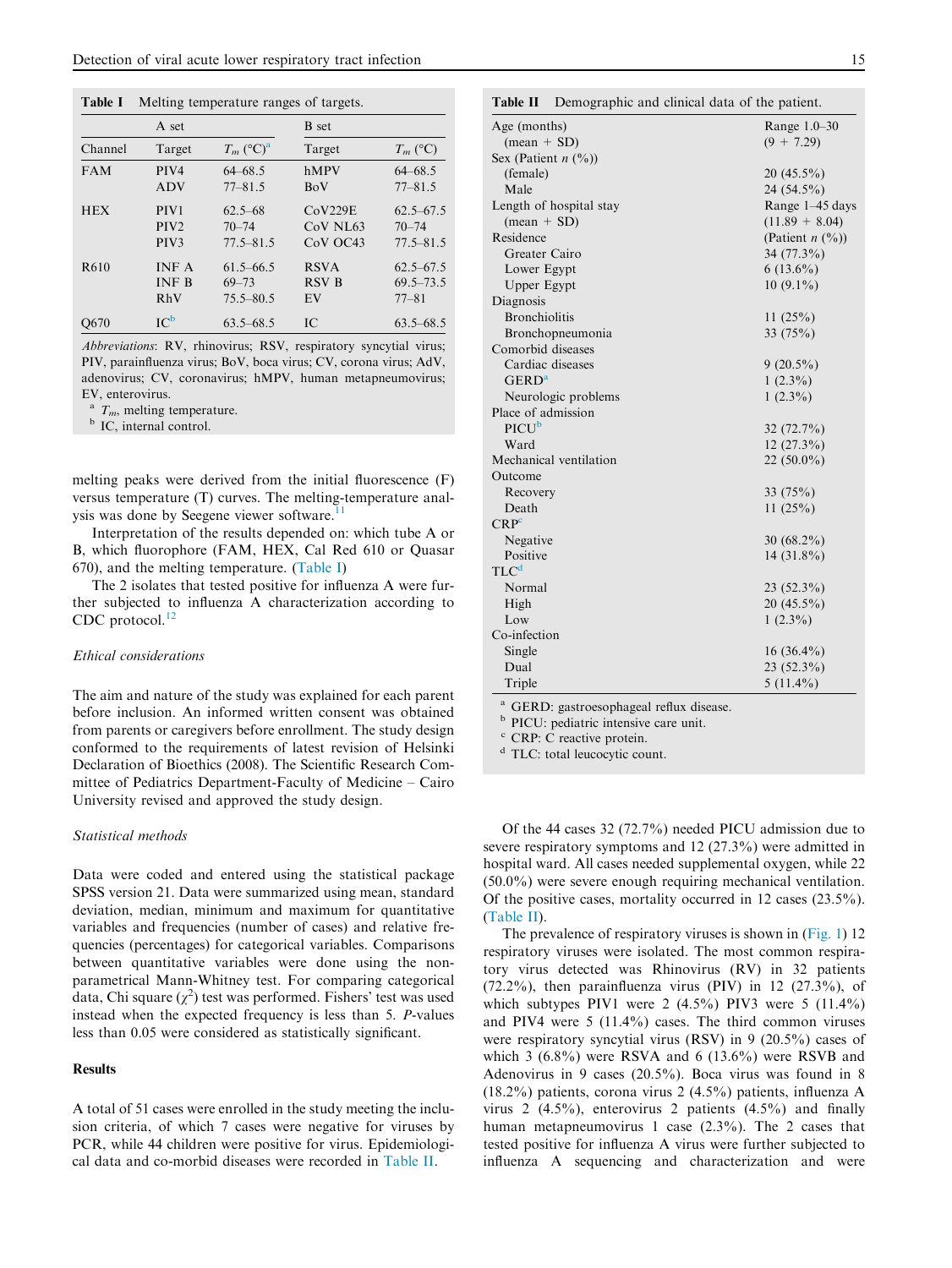<span id="page-3-0"></span>

Figure 1 Prevalence of respiratory viruses.

characterized as H1N1 (2.3%). Influenza B and PIV2 were not detected in any specimens.

Among the positive cases the most common single infection was RV present in 8 (18.18%). PIV single infection was detected in 3 (6.8%) cases, adenovirus in 2 (4.5%) cases, boca virus in 1 (2.3%) case, H1N1 in 1 (2.3%) case and finally human metapneumovirus single infection in 1 (2.3%) case.

Single infection was found in 16 (36.4%) cases, while coinfection was found in 28 (63.7%) cases, of which dual infection occurred in 23 (52.3%) cases and triple infection in 5 (11.4%) cases.

There was no statistical significance between virus type, coinfection and comorbidity with length of hospital stay, PICU admission, mechanical ventilation or outcome of the patients. There was no significant association between coinfection (p value 0.501) and length of hospital stay, PICU stay (*p* value 0.487), MV (*p* value 0.531), nor outcome (*p* value 1.000).

Again there was no significant relation between comorbidity and length of hospital stay  $(p \text{ value } 0.644)$ , PICU admission (p value 0.457), MV (p value 0.728), nor outcome (p value 0.701).

There was no correlation between each virus type and parameters of disease severity (Table. III) as length of hospital stay, PICU admission, MV and death as outcome.

#### Discussion

The World Health Organization estimates that  $\approx$  2 million children die each year from ALRTI, and most live in developing countries.<sup>[13](#page-5-0)</sup>

The development of sensitive molecular diagnostic assays has increased the yield of virus detection in comparison to other conventional methods. Multiplex PCR is used increasingly to diagnose respiratory infections. A study performed on children with acute respiratory illness analyzed the viral detection capacities of culture, direct immunofluorescence, and multiplex PCR found PCR to be the most sensitive method detecting a viral cause in 91.5% of children in their nasal samples.<sup>[14](#page-5-0)</sup>

Multiplex PCR enabled laboratorians to detect a panel of viruses simultaneously while reducing hands on time and with

| <b>Table III</b> Relation between each virus type and diseases severity parameters. |  |  |
|-------------------------------------------------------------------------------------|--|--|
|-------------------------------------------------------------------------------------|--|--|

| Virus type            | Length of hospital stay | $p$ value | <b>PICU</b>  | $p$ value | MV          | <i>p</i> value | Death       | <i>p</i> value |
|-----------------------|-------------------------|-----------|--------------|-----------|-------------|----------------|-------------|----------------|
| RV <sup>a</sup>       | $12.25 \pm 8.28$        | 0.451     | $22(68.8\%)$ | 0.461     | 15(68.2)    | 0.498          | $7(63.3\%)$ | 0.457          |
| $RSV^b$               | $15.33 \pm 12.81$       | 0.35      | $8(25.0\%)$  | 0.405     | $6(27.3\%)$ | 0.457          | $2(18.2\%)$ |                |
| <b>RSVA</b>           | $9 \pm 6.56$            | 0.559     | $2(6.2\%)$   |           | $2(9.1\%)$  |                | $1(9.1\%)$  |                |
| <b>RSVB</b>           | $18.50 \pm 14.46$       | 0.127     | $6(18.8\%)$  | 0.167     | $4(18.2\%)$ | 0.664          | $1(9.1\%)$  |                |
| PIV <sup>c</sup>      | $11.5 \pm 4.21$         | 0.653     | $7(21.9\%)$  | 0.259     | $5(22.7\%)$ | 0.498          | $2(18.2\%)$ | 0.698          |
| PIV <sub>1</sub>      | $6.5 \pm 4.95$          | 0.27      | $0(0\%)$     | 0.07      | $0(0\%)$    | 0.488          | $0(0\%)$    |                |
| PIV <sub>3</sub>      | $14.40 \pm 3.21$        | 0.159     | $5(15.6\%)$  | 0.301     | $3(13.6\%)$ | 1              | $0(0\%)$    | 0.309          |
| PIV <sub>4</sub>      | $10.60 \pm 2.88$        | 0.956     | $2(6.2\%)$   | 0.116     | $2(9.1\%)$  |                | $2(18.2\%)$ | 0.589          |
| Boca                  | $14.62 \pm 13.09$       | 0.749     | $5(15.6\%)$  | 0.663     | $3(13.6\%)$ | 0.698          | $2(18.2\%)$ | 1              |
| Corona                | $10.50 \pm 0.71$        | 0.932     | $2(6.2\%)$   |           | $2(9.1\%)$  | 0.488          | $1(9.1\%)$  | 0.442          |
| H1N1                  | $16.00 \pm 19.80$       |           | $2(6.2\%)$   |           | $2(9.1\%)$  | 0.488          | 1(9.1)      | 0.442          |
| Adenovirus            | $9.22 \pm 6.59$         | 0.166     | $6(18.8\%)$  | 0.687     | $5(22.7\%)$ |                | $3(27.3\%)$ | 0.669          |
| Enterovirus           | $13 \pm 2.83$           | 0.516     | $2(6.2\%)$   |           | $1(4.5\%)$  |                | $0(0\%)$    |                |
| Human metapneumovirus | $14.00 \pm 0$           | 0.636     | $1(3.1\%)$   |           | $0(0\%)$    |                | $0(0\%)$    |                |

<sup>a</sup> RV: rhinovirus.

<sup>b</sup> RSV: respiratory syncytial virus.

<sup>c</sup> PIV: para influenza virus.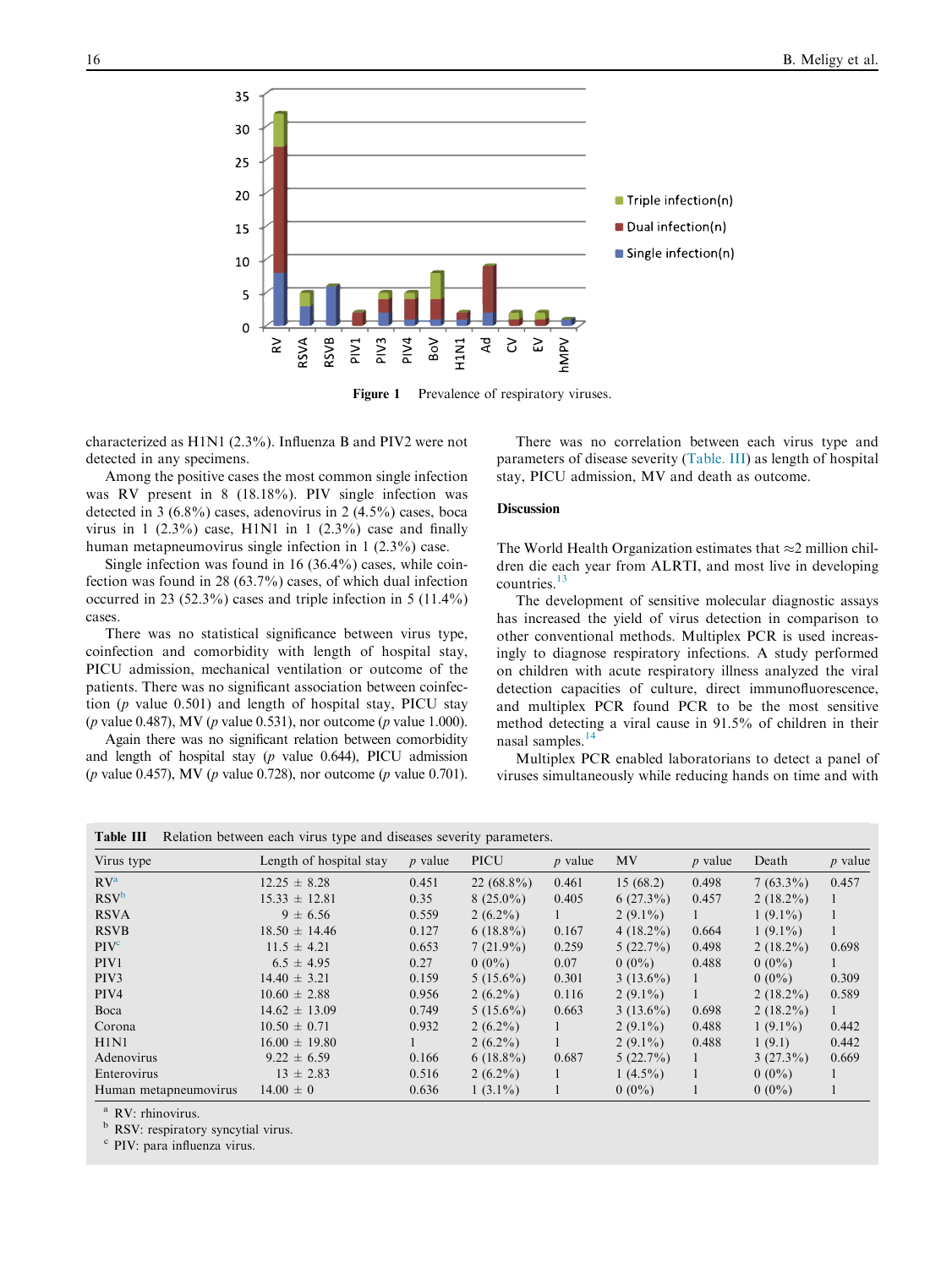greater analytical sensitivity.<sup>[15](#page-5-0)</sup> There are several multiplex assays evaluated for detection of respiratory viruses. Several studies have demonstrated the advantages of Anyplexll RV16 detection assay.<sup>[11,15,16](#page-5-0)</sup>

We studied children attending our hospital and emergency department during the respiratory season for the occurrence of viral ALRTI. In this study 33 (75%) cases were diagnosed with pneumonia, while 11 (25%) cases were diagnosed with bronchiolitis though differentiating between those two conditions is difficult as they exhibit less specific clinical picture.<sup>[17](#page-5-0)</sup>

In the present study 7 cases were negative for viral infections that may be due to other viruses not used in the study or atypical pneumonia.

The causes of ALRTI in children under 5 years have been studied in dissimilar terrains and population. RSV, RV, hMP, and PIV have been shown to prevail, with co-existence of multiple infections with more than one viral pathogen occurring in  $4-33\%$  of children.<sup>[18](#page-5-0)</sup>

RSV infections were the most frequently encountered infections responsible for hospitalization among infants and were responsible for about 3.4 million hospital admissions of children less than 5 years worldwide.<sup>19</sup>

Although RSV is well recognized as the main agent associated with severe ALRTIs, recent data indicate that other viruses may play a significant role in these clinical outcomes, RV seems to be of particular interest, as the most prevalent virus in respiratory illnesses even in the first years of life, being associated with severe acute bronchiolitis.<sup>[20](#page-5-0)</sup> The high frequency of RV co-infection with RSV has been observed previously.[21–23](#page-5-0)

RV in our study was the most commonly encountered virus accounting for 72.2% (32/44) of cases in single or mixed infection. PIV virus was the second most common responsible for 12 cases (27.3%), while the third common viruses were RSV/ Ad infecting 9 cases (20.5%).Whether RV per se or associated with other viruses showed significant correlation with case severity cannot be assessed in this study.

Another one-year-prospective study conducted at Cairo University Children's Hospital enrolled 450 children under the age of 5 years referred to outpatient and emergency department to the same hospital as ours, during a 1 year period, and viral detection was done using direct fluorescence essay, real time PCR and shell viral culture found that RSV was the most common virus responsible for hospitalization for viral ALRTI (63.3%) followed by PIV in 38 (12.2%), hMPV in 34 (10.9%) and adenovirus in 26 (8.4%) patients, but this study did not include RV detection by PCR.[24](#page-5-0)

The results of our study were similar to a study conducted in hospitalized patients admitted with viral pneumonia in South Africa where the majority of their patients were children under 5 years of age, showing that among patients aged  $\leq 1$  year, the most common virus was rhinovirus (985 of 3157 [31.2%]), followed by RSV (845 of 3157).<sup>[25](#page-5-0)</sup> Another study found that rhinovirus was present in 18% of asymptomatic children and in  $>30\%$  of children hospitalized with severe acute respiratory infection (SARI), and concluded that it might suggest a possible role in disease severity. $^{2}$ 

The proportional contribution of influenza viruses in ALRTI in children was referred to in this work. During the study period there was a major fear of swine flu infection (H1N1) that raised public health alert for fear of fatal influenza pneumonia. Though influenza causes fever without localization with lack of respiratory symptoms, it makes these children not eligible for the study. In our study only 2 cases with H1N1 were detected out of 44 cases, those infected had an underlying congenital heart disease and required intensive care admission and mechanical ventilation but with no case fatality.

The overall burden of influenza to ALRTI in other studies was in accordance with our study. A 3-year prospective study of children younger than 24 months hospitalized with a febrile respiratory illness found only 3 patients out of 201 children with influenza infection.<sup>[27](#page-5-0)</sup> A study from Australia found that the bulk of influenza-like illness in children less than 2 years during the 2009 H1N1 influenza pandemic was actually caused by  $RSV<sup>2</sup>$ 

A meta-analysis of 9 studies in which influenza virus was lab confirmed, estimated that the burden of influenza virus results in  $3.0\%$  of hospitalized ALRTI in children.<sup>[29](#page-6-0)</sup>

The impact on severity of respiratory infections by PCR viral co-detections was the subject of many studies. Some studies contrasting to our study have shown a positive association between viral co-detection and worse clinical outcomes.<sup>[30](#page-6-0)</sup> In a study conducted on 749 infants less than 2 years of age found that coinfection occurred in 86 children (17.4% of positive samples) and that coinfection was associated with more fever, longer hospital stays and more frequent use of antibiotics.

In this work single infection was found in  $16 (36.4\%)$  cases, while multiple infections were found in 63.7% of cases, of which dual infection occurred in 23 (52.3%) cases and triple infection in 5 (11.4%) cases, a coinfection rate in most studies is between 17% and 36% (24) (Caroline et al., 2012). Greensill et al. $31$  studied 30 infants with bronchiolitis requiring mechanical ventilation and reported a 70% co-infection rate among hMPV and RSV.

Another study on hospitalized infant less than 1 year concluded that the presence of dual viral infections, (RSV and RV) increased the risk of PICU admission of infant with bronchiolitis.<sup>[32](#page-6-0)</sup>

We need to perform a population based study in Egypt to evaluate the viral load of ARLTI in children and draw epidemiologic map of the country. Also we need to take into account the cost effectiveness of some vaccine preventable viral illnesses in our developing country, to redirect our financial resources to the most prevalent viruses in the region.

There were some limitations in our study as the small sample of our studied patients was limited by financial issues as the study was self-funded, single institution search and not a population-based study, and also it was limited to one season. Another limitation was the lack of surveillance over a prolonged period of time, which could have biased our results in case of an outbreak of a specific virus in a given year.

# **Conclusions**

We found that RV was the most commonly detected virus in hospitalized children under 3 years of age with ALRTI. We could also detect simultaneous infections in the majority of patients which did not affect short term outcome as case fatality and length of hospital stay.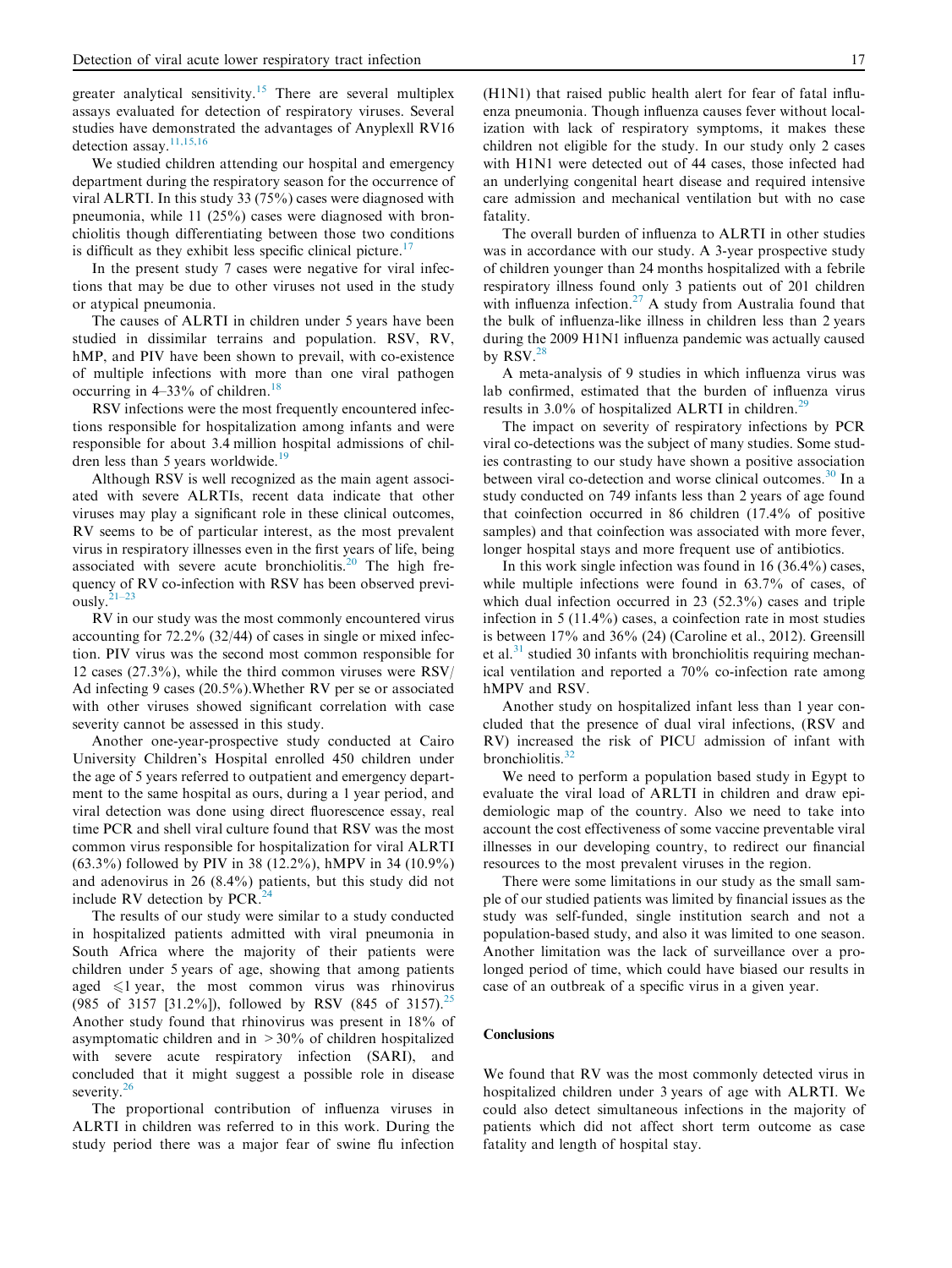# <span id="page-5-0"></span>Authors' contribution

Abdel Latif (MD) and M. Erfan (MD) initiated the study idea and design and helped in the analysis and interpretation of data.

Meligy B. (MD) drafted the original manuscript and was responsible for publication.

Sayed A. (MD), and Kadry D. (MD) conducted the laboratory part of the study. Kamal (MD) collected data and performed the clinical part of the study. All authors contributed to interpretation of data and critically revised the final manuscript.

# Conflict of interest

None declared.

#### References

- 1. [Waters D, Theodoratou E, Campbell H, Rudan I, Chopra M.](http://refhub.elsevier.com/S1110-6638(15)00062-2/h0005) [Optimizing community case management stratifies to achieve](http://refhub.elsevier.com/S1110-6638(15)00062-2/h0005) [equitable reduction of childhood pneumonia mortality: an appli](http://refhub.elsevier.com/S1110-6638(15)00062-2/h0005)[cation of equitable impact sensitive tool \(EQUIST\) in five low](http://refhub.elsevier.com/S1110-6638(15)00062-2/h0005)[and middle-income countries.](http://refhub.elsevier.com/S1110-6638(15)00062-2/h0005) J Glob Health 2012;2:020402.
- 2. Ünüvar E, Yildiz I, Kiliç A, Aslan SS, Çakal B, Toprak S, Badur F, Oğuz F, Sidal M. Viral etiology and symptoms of acute [respiratory tract infections in children.](http://refhub.elsevier.com/S1110-6638(15)00062-2/h0010) Turk J Med Sci 2009;39[:29–35](http://refhub.elsevier.com/S1110-6638(15)00062-2/h0010).
- 3. [Singh AK, Jain A, Jain B, Singh KP, Dangi T, Mohan M,](http://refhub.elsevier.com/S1110-6638(15)00062-2/h0015) [Dwivedi M, et al. Viral aetiology of acute lower respiratory tract](http://refhub.elsevier.com/S1110-6638(15)00062-2/h0015) [illness in hospitalized pediatric patients of a tertiary hospital: one](http://refhub.elsevier.com/S1110-6638(15)00062-2/h0015) year prospective study. [Indian J Med Microbiol](http://refhub.elsevier.com/S1110-6638(15)00062-2/h0015) 2014;32:13–8.
- 4. Tregoning John S, Schwarze Jürgen. Respiratory viral infections [in infants: causes, clinical symptoms, virology, and immunology.](http://refhub.elsevier.com/S1110-6638(15)00062-2/h0020) [Clin Microbiol Rev](http://refhub.elsevier.com/S1110-6638(15)00062-2/h0020) 2010;23:74–98.
- 5. [Vong S, Guillard B, Borand L, Rammaert B, Goyet S, Te V, et al.](http://refhub.elsevier.com/S1110-6638(15)00062-2/h0025) [Acute lower respiratory infections in](http://refhub.elsevier.com/S1110-6638(15)00062-2/h0025)  $\geq 5$  year old hospitalized [patients in Cambodia, a low-income tropical country: clinical](http://refhub.elsevier.com/S1110-6638(15)00062-2/h0025) [characteristics and pathogenic etiology.](http://refhub.elsevier.com/S1110-6638(15)00062-2/h0025) BMC Infect Dis 2013;22[:13–97](http://refhub.elsevier.com/S1110-6638(15)00062-2/h0025).
- 6. [Ruuskanen O, Lahti E, Jennings LC, Murdoch DR. Viral](http://refhub.elsevier.com/S1110-6638(15)00062-2/h0030) [pneumonia.](http://refhub.elsevier.com/S1110-6638(15)00062-2/h0030) Lancet 2011;377:1264–75.
- 7. [Van den Hoogen BG, de Jong JC, Groen J, Kuiken T, de Groot R,](http://refhub.elsevier.com/S1110-6638(15)00062-2/h0035) [Fouchier RA. A newly discovered human pneumovirus isolated](http://refhub.elsevier.com/S1110-6638(15)00062-2/h0035) [from young children with respiratory tract disease.](http://refhub.elsevier.com/S1110-6638(15)00062-2/h0035) Nat Med 2001;7[:719–24](http://refhub.elsevier.com/S1110-6638(15)00062-2/h0035).
- 8. [Smyth RL, Openshaw PJ. Bronchiolitis.](http://refhub.elsevier.com/S1110-6638(15)00062-2/h0040) Lancet 2006;368:312–22.
- 9. [Lutfiyya MN, Henley E, Chang LF, Van den Hoogen BG, de Jong](http://refhub.elsevier.com/S1110-6638(15)00062-2/h0045) [J, Groen J, Kuiken T, de Groot R. Fouchier RAl.](http://refhub.elsevier.com/S1110-6638(15)00062-2/h0045) Am Fam [Physician](http://refhub.elsevier.com/S1110-6638(15)00062-2/h0045) 2006;73:442–50.
- 10. World Health Organization Children: Reducing Mortality. World Health Organization Factsheet no. 178. 2012. Available: [http://](http://www.who.int/mediacentre/factsheets/fs178/en/index.html) [www.who.int/mediacentre/factsheets/fs178/en/index.html](http://www.who.int/mediacentre/factsheets/fs178/en/index.html). Accessed 15 June 2014.
- 11. [Kim HK, Oh SH, Yun KA, Sung H, Kim MN. Comparison of](http://refhub.elsevier.com/S1110-6638(15)00062-2/h0055) [Anyplex II RV16 with the xTAG respiratory viral panel and](http://refhub.elsevier.com/S1110-6638(15)00062-2/h0055) [Seeplex RV15 for detection of respiratory viruses.](http://refhub.elsevier.com/S1110-6638(15)00062-2/h0055) J Clin Microbiol 2013;51[:1137–41](http://refhub.elsevier.com/S1110-6638(15)00062-2/h0055).
- 12. Centers for Disease control and Prevention (CDC). CDC protocol of real-time RT—PCR for swine influenza Z (H1N1). World Health Organization, 28 April 2009 cited 2009 May 18. Available: [www.who.int/csr/resources/publications/swineflu/CDCreal](http://www.who.int/csr/resources/publications/swineflu/CDCrealtimeRTPCRprotocol_2009pdf)[timeRTPCRprotocol\\_2009pdf](http://www.who.int/csr/resources/publications/swineflu/CDCrealtimeRTPCRprotocol_2009pdf). Accessed 20 May 2014.
- 13. World Health Organization: the global burden of disease: 2004 update. Available from: [http://www.who.int/healthinfo/global\\_](http://www.who.int/healthinfo/global_burden_disease/2004_report_update/en/index.htm/) [burden\\_disease/2004\\_report\\_update/en/index.htm/](http://www.who.int/healthinfo/global_burden_disease/2004_report_update/en/index.htm/) (Accessed 15 March 2014).
- 14. [Freymuth F, Vabret A, Cuvillon-Nimal D, Simon S, Dina J,](http://refhub.elsevier.com/S1110-6638(15)00062-2/h0070) [Legrand L, et al. Comparison of multiplex PCR assays and](http://refhub.elsevier.com/S1110-6638(15)00062-2/h0070) [conventional techniques for the diagnostic of respiratory virus](http://refhub.elsevier.com/S1110-6638(15)00062-2/h0070) [infections in children admitted to hospital with an acute respira](http://refhub.elsevier.com/S1110-6638(15)00062-2/h0070)tory illness. [J Med Virol](http://refhub.elsevier.com/S1110-6638(15)00062-2/h0070) 2006;78:1498–504.
- 15. [Cho CH, Chulten B, Lee CK, Nam MH, Yoon SY, Lim CS, et al.](http://refhub.elsevier.com/S1110-6638(15)00062-2/h0075) [Evaluation of a novel real-time RT-PCR using TOCE technology](http://refhub.elsevier.com/S1110-6638(15)00062-2/h0075) [compared with culture and Seeplex RV15 for simultaneous](http://refhub.elsevier.com/S1110-6638(15)00062-2/h0075) [detection of respiratory viruses.](http://refhub.elsevier.com/S1110-6638(15)00062-2/h0075) J ClinVirol 2013;57:338–42.
- 16. Kiverytė S, Špelverytė D, Narkevičiūtė I, Kučinskienė Z. PCR [detection of human respiratory viruses using Anyplex II RV16 1.0](http://refhub.elsevier.com/S1110-6638(15)00062-2/h0080) (Seegene Inc.). [J Int Educ Clin Chem Lab Med \(IECCLM\)](http://refhub.elsevier.com/S1110-6638(15)00062-2/h0080) 2014;1[:67–79](http://refhub.elsevier.com/S1110-6638(15)00062-2/h0080).
- 17. [Bordley WC, Viswanathan M, King VJ, Sutton SF, Jackman AM,](http://refhub.elsevier.com/S1110-6638(15)00062-2/h0085) [Sterling L. Diagnosis and testing in bronchiolitis: a systematic](http://refhub.elsevier.com/S1110-6638(15)00062-2/h0085) review. [Arch Pediatr Adolesc Med](http://refhub.elsevier.com/S1110-6638(15)00062-2/h0085) 2004;158:119–26.
- 18. [Bezerra PG, Britto MC, Correia JB, Duarte Mdo C, Fonceca AM,](http://refhub.elsevier.com/S1110-6638(15)00062-2/h0090) [Rose K, et al. Viral and atypical bacterial detection in acute](http://refhub.elsevier.com/S1110-6638(15)00062-2/h0090) [respiratory infection in children under five years.](http://refhub.elsevier.com/S1110-6638(15)00062-2/h0090) PLoS ONE 2011;6[:e18928.](http://refhub.elsevier.com/S1110-6638(15)00062-2/h0090)
- 19. [Nair H, Nokes DJ, Gessner BD, Dherani M, Madhi SA, Singleton](http://refhub.elsevier.com/S1110-6638(15)00062-2/h0095) [RJ, et al. Global burden of acute lower respiratory infections due](http://refhub.elsevier.com/S1110-6638(15)00062-2/h0095) [to respiratory syncytial virus in young children: a systematic](http://refhub.elsevier.com/S1110-6638(15)00062-2/h0095) [review and meta-analysis.](http://refhub.elsevier.com/S1110-6638(15)00062-2/h0095) Lancet 2010;375:1545–55.
- 20. [Da Silva ER, Pitrez MC, Arruda E, Mattiello R, Sarria EE, de](http://refhub.elsevier.com/S1110-6638(15)00062-2/h0100) [Paula FE, et al. Severe lower respiratory tract infection in infants](http://refhub.elsevier.com/S1110-6638(15)00062-2/h0100) [and toddlers from a non-affluent population: viral etiology and co](http://refhub.elsevier.com/S1110-6638(15)00062-2/h0100)[detection as risk factors.](http://refhub.elsevier.com/S1110-6638(15)00062-2/h0100) BMC Infect. Dis. 2013;25(13):41.
- 21. Paranhos-Baccala` [G, Komurian-Pradel F, Richard N, Vernet G,](http://refhub.elsevier.com/S1110-6638(15)00062-2/h0105) [Lina B, Floret D. Mixed respiratory virus infections.](http://refhub.elsevier.com/S1110-6638(15)00062-2/h0105) J Clin Virol 2008;43[:407–10](http://refhub.elsevier.com/S1110-6638(15)00062-2/h0105).
- 22. [Gerna G, Piralla A, Rovida F, Rognoni V, Marchi A, Locatelli F,](http://refhub.elsevier.com/S1110-6638(15)00062-2/h0110) [Meloni F. Correlation of rhinovirus load in the respiratory tract](http://refhub.elsevier.com/S1110-6638(15)00062-2/h0110) [and clinical symptoms in hospitalized immunocompetent and](http://refhub.elsevier.com/S1110-6638(15)00062-2/h0110) [immunocompromised patients.](http://refhub.elsevier.com/S1110-6638(15)00062-2/h0110) *J Med Virol* 2009;81(8): [1498–507.](http://refhub.elsevier.com/S1110-6638(15)00062-2/h0110)
- 23. [Richard N, Komurian-Pradel F, Javouhey E, Perret M, Rajo](http://refhub.elsevier.com/S1110-6638(15)00062-2/h0115)[harison A, Bagnaud A, et al. The impact of dual viral infection in](http://refhub.elsevier.com/S1110-6638(15)00062-2/h0115) [infants ad mitted to a pediatric intensive care unit associated with](http://refhub.elsevier.com/S1110-6638(15)00062-2/h0115) [severe bronchiolitis.](http://refhub.elsevier.com/S1110-6638(15)00062-2/h0115) *Pediatr Infect Dis J* 2008;27:213-7.
- 24. [Shafik CF, Mohareb EW, Yassin AS, Amin MA, El Kholy A, El-](http://refhub.elsevier.com/S1110-6638(15)00062-2/h0120)[Karaksy H, et al. Viral etiologies of lower respiratory tract](http://refhub.elsevier.com/S1110-6638(15)00062-2/h0120) [infections among Egyptian children under five years of age.](http://refhub.elsevier.com/S1110-6638(15)00062-2/h0120) BMC [Infect Dis](http://refhub.elsevier.com/S1110-6638(15)00062-2/h0120) 2012;13:12–350.
- 25. [Pretorius MA, Madhi SA, Cohen C, Naidoo D, Groome M,](http://refhub.elsevier.com/S1110-6638(15)00062-2/h0125) [Moyes J, et al. Respiratory viral coinfections identified by a 10](http://refhub.elsevier.com/S1110-6638(15)00062-2/h0125) [plex real-time reverse-transcription polymerase chain reaction](http://refhub.elsevier.com/S1110-6638(15)00062-2/h0125) [assay in patients hospitalized with severe acute respiratory](http://refhub.elsevier.com/S1110-6638(15)00062-2/h0125) [illness—South Africa, 2009–2010.](http://refhub.elsevier.com/S1110-6638(15)00062-2/h0125) J Infect Dis 2012;15(206 Suppl. [1\):S159–65](http://refhub.elsevier.com/S1110-6638(15)00062-2/h0125).
- 26. [Venter M, Lassauniere R, Kresfelder T, Westerberg Y, Visser A.](http://refhub.elsevier.com/S1110-6638(15)00062-2/h0130) [Contribution of common and recently described respiratory](http://refhub.elsevier.com/S1110-6638(15)00062-2/h0130) [viruses to annual hospitalisations in children In South Africa.](http://refhub.elsevier.com/S1110-6638(15)00062-2/h0130) J [Med Virol](http://refhub.elsevier.com/S1110-6638(15)00062-2/h0130) 2011;83:1458–68.
- 27. [Suryadevara M, Cummings E, Bonville CA, Bartholoma N,](http://refhub.elsevier.com/S1110-6638(15)00062-2/h0135) [Riddell S, Kiska D, et al. Viral etiology of acute febrile respiratory](http://refhub.elsevier.com/S1110-6638(15)00062-2/h0135) [illnesses in hospitalized children younger than 24 months.](http://refhub.elsevier.com/S1110-6638(15)00062-2/h0135) Clin [Pediatr \(Phila\)](http://refhub.elsevier.com/S1110-6638(15)00062-2/h0135) 2011;50:513–7.
- 28. [Bryant PA, Tebruegge M, Papadakis G, Clarke C, Barnett P,](http://refhub.elsevier.com/S1110-6638(15)00062-2/h0140) [Daley AJ, et al. Clinical And microbiological features associated](http://refhub.elsevier.com/S1110-6638(15)00062-2/h0140) [with novel swine origin influenza a pandemic 2009 \(H1N1\) virus in](http://refhub.elsevier.com/S1110-6638(15)00062-2/h0140) children. [Pediatr Infect Dis](http://refhub.elsevier.com/S1110-6638(15)00062-2/h0140) 2010;29:694–8.